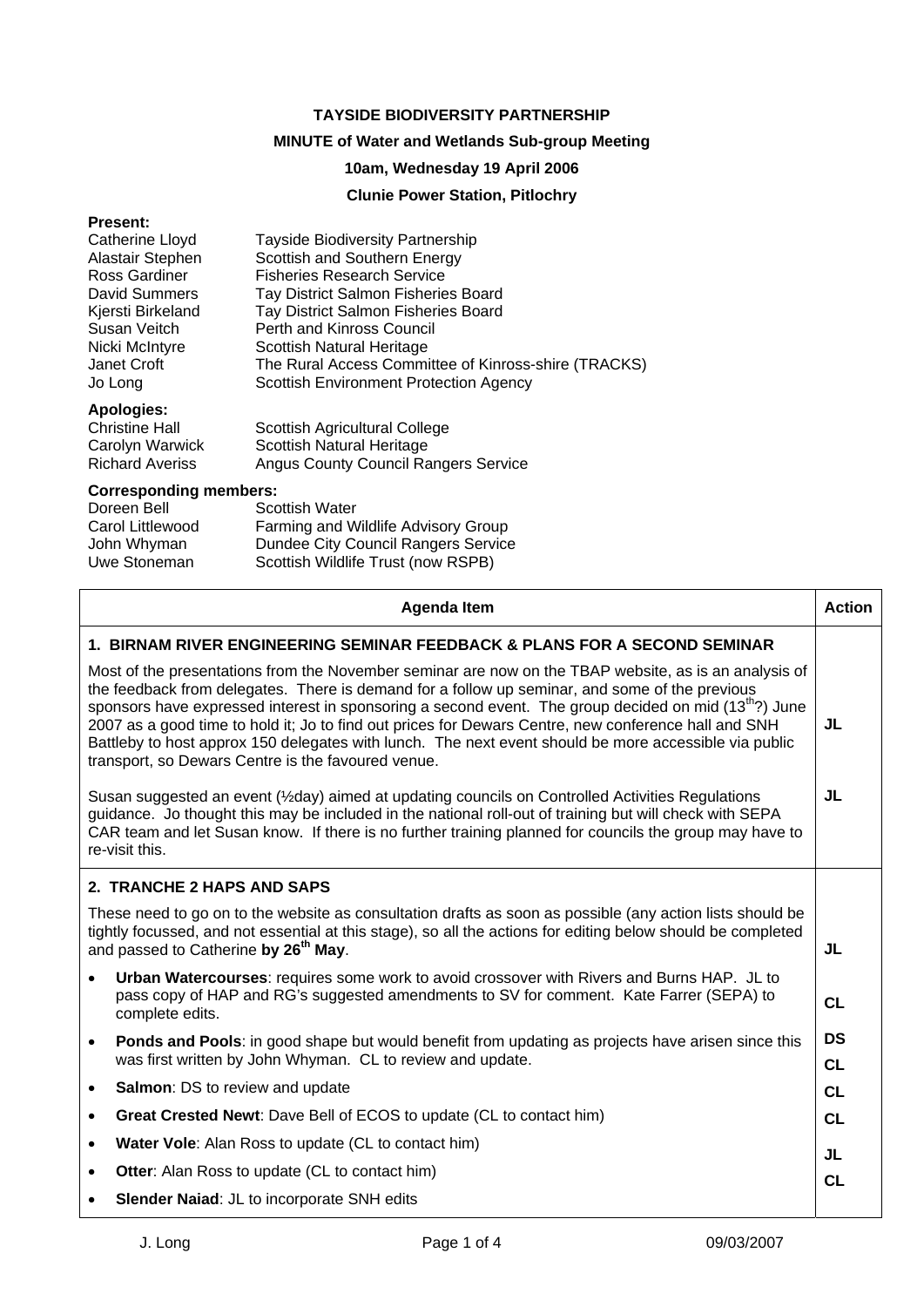| $\bullet$ | Amphibians/Reptiles: includes adder, slow worm, common frog and common toad. CL to update.                                                                                                                                                                                                                                                                                                                                                                                                                                                                                                                                                                                                                                                                                                              |                         |
|-----------|---------------------------------------------------------------------------------------------------------------------------------------------------------------------------------------------------------------------------------------------------------------------------------------------------------------------------------------------------------------------------------------------------------------------------------------------------------------------------------------------------------------------------------------------------------------------------------------------------------------------------------------------------------------------------------------------------------------------------------------------------------------------------------------------------------|-------------------------|
|           | <b>3. PROJECT UPDATES</b>                                                                                                                                                                                                                                                                                                                                                                                                                                                                                                                                                                                                                                                                                                                                                                               |                         |
| $\bullet$ | TRACKS, Loch Leven pathway project: JC gave the group a short presentation on this project<br>being run by TRACKS which was very well received. The project has taken many years to develop<br>but is now starting practical work on the ground which should be completed in three years time.                                                                                                                                                                                                                                                                                                                                                                                                                                                                                                          |                         |
|           | SNH are currently reviewing the management for the Loch, with the intention of including species<br>such as water vole, tree sparrow, grey partridge and corn bunting. They have requested ideas<br>from the group, to be fed back to SNH via Nicki. An initial suggestion of brown trout was noted.<br>Vane Farm is shortly to host a water vole workshop; CL to write to JC.<br>Jo noted that the Loch Leven catchment management plan is currently under review by partner<br>organisations, with a scientific meeting scheduled for May to review monitoring and data.                                                                                                                                                                                                                              | <b>ALL</b><br><b>CL</b> |
| $\bullet$ | Perth Lade: ECOS have produced a report on what is present in the Lade now, compared with the<br>last survey 12 years ago, finding a vast improvement. PKC plan some enhancement works for later<br>this year, although these have to be carried out so as not to compromise flood prevention measures.<br>RG pointed out that there was a need for up to date fish information on the lade. He also pointed out<br>that not all "enhancement" work carried out to date on the lade would be beneficial to fish<br>populations.                                                                                                                                                                                                                                                                         |                         |
| $\bullet$ | WaterSense, Forfar Loch: a survey of local public awareness of phosphates indicated increased<br>awareness of their environmental impact, although shopping habits have not yet moved towards to<br>purchase of low phosphate washing powders etc.                                                                                                                                                                                                                                                                                                                                                                                                                                                                                                                                                      |                         |
| $\bullet$ | Broughty Ferry Environmental Project, Following the Life Of Water: ongoing.                                                                                                                                                                                                                                                                                                                                                                                                                                                                                                                                                                                                                                                                                                                             |                         |
| $\bullet$ | Dighty Alien Species Project: Dundee Rangers are supporting this project. They have completed<br>otter, water vole and mink surveys with help from a university student. Otter evidence was found<br>throughout the catchment, but no water voles were found. Mink were in evidence at a couple of<br>locations.                                                                                                                                                                                                                                                                                                                                                                                                                                                                                        |                         |
| $\bullet$ | Salmon in the Classroom: The website is now complete, and will shortly be accessible via the SNH<br>website. 12 schools in Angus and Perthshire are taking part this year (Jo can provide a list if<br>requested), with hatchery visits planned for next week. Dundee Rangers are pursuing the<br>involvement of Dundee schools for the coming year (these may have to adapt the project to 'trout in<br>the classroom'). A recent photo-opportunity was taken, and SNH provided a press release.                                                                                                                                                                                                                                                                                                       |                         |
| $\bullet$ | Tay Estuary Project: a local landowner plans to develop access to the estuary and manage the<br>area for wildlife. Various partners are being approached for advice and input to the plans.                                                                                                                                                                                                                                                                                                                                                                                                                                                                                                                                                                                                             |                         |
| $\bullet$ | A9 otter survey: SWT local volunteers have recorded 47 dead otters in the past 10 years between<br>Perth and Pitlochry, with the Pitlochry bypass a particular hot spot. This information will be<br>incorporated into the otter SAP.                                                                                                                                                                                                                                                                                                                                                                                                                                                                                                                                                                   |                         |
| $\bullet$ | Upland water vole project: this is being carried out in the Cairngorms and Grampian, and the<br>Angus Glens and highland Perthshire should now also be included.                                                                                                                                                                                                                                                                                                                                                                                                                                                                                                                                                                                                                                        |                         |
|           | <b>4. PROPOSED PROJECTS</b>                                                                                                                                                                                                                                                                                                                                                                                                                                                                                                                                                                                                                                                                                                                                                                             |                         |
| $\bullet$ | Moulin Burn community project: this is being run by the local 'in bloom' group, and is at the<br>research phase at present. RG wondered if the project might look into the knotweed problem on the<br>burn too                                                                                                                                                                                                                                                                                                                                                                                                                                                                                                                                                                                          |                         |
| ٠         | Intchure Flooded Woodland Management: a survey is currently underway.                                                                                                                                                                                                                                                                                                                                                                                                                                                                                                                                                                                                                                                                                                                                   |                         |
| ٠         | Kettins community wetland: Catherine is getting involved in this project to ensure it includes LBAP<br>objectives.                                                                                                                                                                                                                                                                                                                                                                                                                                                                                                                                                                                                                                                                                      |                         |
| $\bullet$ | River Earn catchment alien plant management: David tabled this idea, as various fishery<br>managers are concerned about the amount of invasive plants. Initially the plan is to map their extent<br>and establish the upstream limit; the Tay DSFB is looking for money to fund a student to carry out<br>the surveys over the summer, and Dave Gilvear of Stirling University has identified a suitable MSc<br>student.<br>Susan suggested that PKC could provide some data for mapping the plants at sites they visit<br>during watercourse surveys, and also suggested that David contact Brenda Clough, PKC access,<br>as the council may be able to get involved for areas with public access.<br>Alastair highlighted the success of a similar project on the Tweed, and Jo directed David to the |                         |